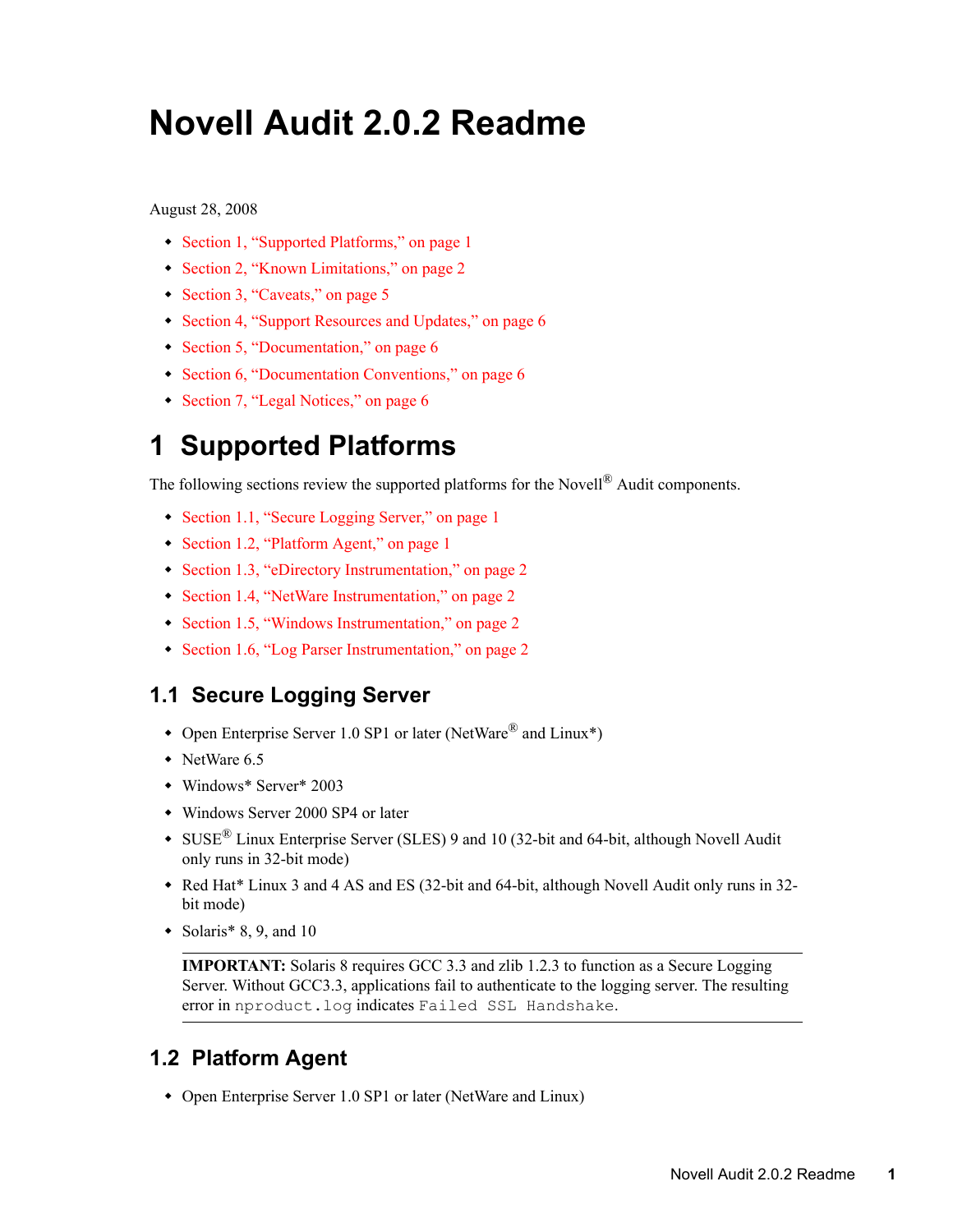- NetWare 6.5
- Windows 2000
- Windows Server 2000 SP4 or later
- Windows XP Professional and Home Editions
- Windows Server 2003
- SUSE Linux Enterprise Server 9 and 10 (32-bit and 64-bit, although Novell Audit only runs in 32-bit mode)
- Red Hat\* Linux 3 and 4 AS and ES (32-bit and 64-bit, although Novell Audit only runs in 32 bit mode)
- $\bullet$  Solaris 8, 9, and 10

#### <span id="page-1-1"></span>**1.3 eDirectory Instrumentation**

- eDirectoryTM 8.7 (NetWare, Windows, Linux, and Solaris)
- eDirectory 8.8 (NetWare, Windows, Linux, and Solaris)

#### <span id="page-1-2"></span>**1.4 NetWare Instrumentation**

- NetWare 6.5
- OES NetWare

#### <span id="page-1-3"></span>**1.5 Windows Instrumentation**

- Windows 2000
- Windows Server 2000 SP4 or later
- Windows XP Professional and Home Editions
- Windows Server 2003

#### <span id="page-1-4"></span>**1.6 Log Parser Instrumentation**

The Log Parser Instrumentation can harvest events from text-based log files such as Syslog, Apache error logs, and Novell Application Launcher<sup>™</sup> logs on all supported platforms.

### <span id="page-1-0"></span>**2 Known Limitations**

The following issues have been identified for this release of Novell Audit.

- [Section 2.1, "Linux Installation," on page 3](#page-2-0)
- [Section 2.2, "Platform Agent Upgrade on Windows," on page 3](#page-2-1)
- [Section 2.3, "jmsSamples.jar File," on page 3](#page-2-2)
- [Section 2.4, "JDBC Libraries," on page 3](#page-2-3)
- [Section 2.5, "JDBC Channel on NetWare," on page 3](#page-2-4)
- [Section 2.6, "Unable to Unload lengine," on page 4](#page-3-0)
- [Section 2.7, "SecretStore," on page 4](#page-3-1)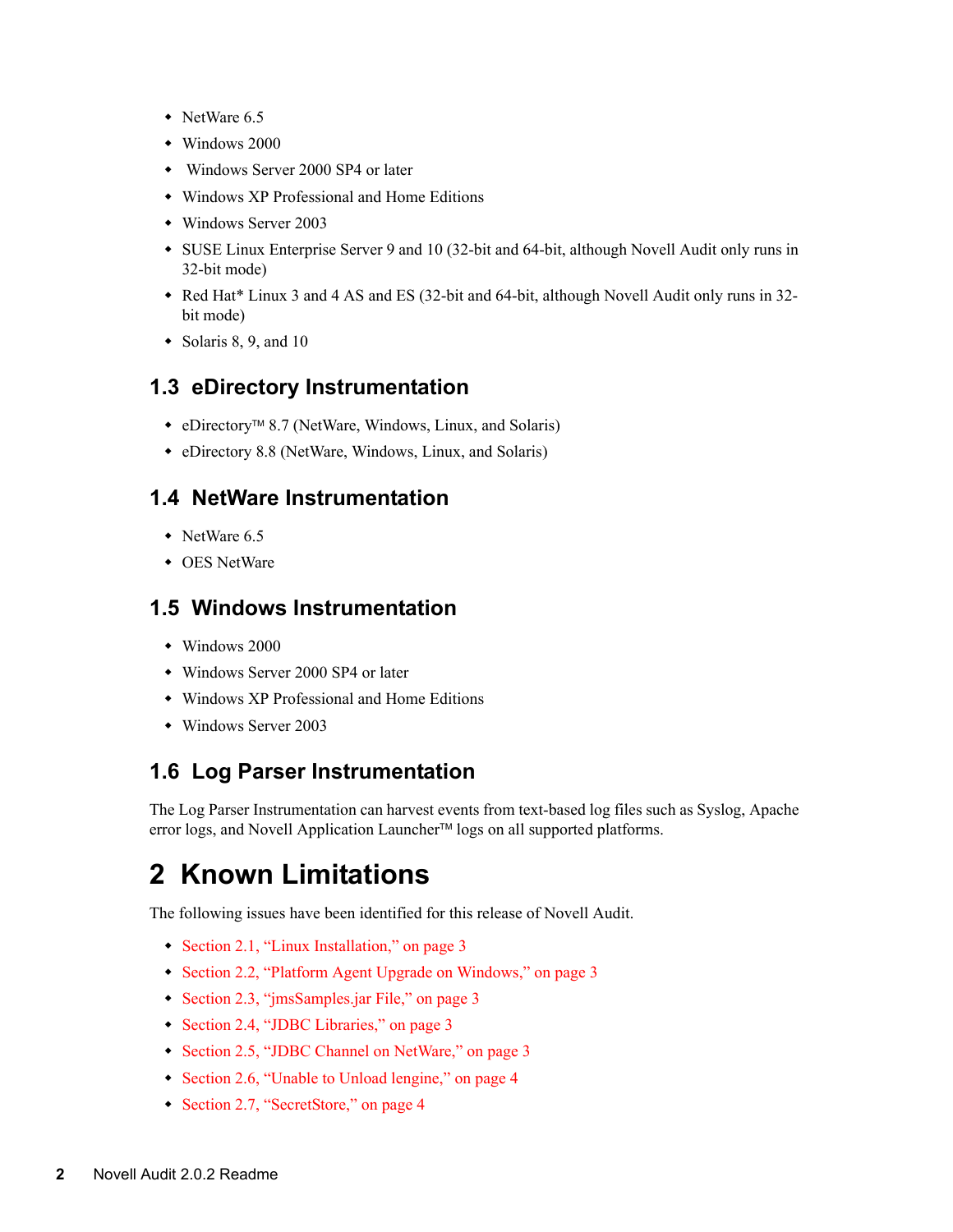- [Section 2.8, "SLES 10 hosts File," on page 4](#page-3-2)
- [Section 2.9, "Unloading NDSD on Linux and Solaris," on page 4](#page-3-3)
- [Section 2.10, "GLIBC Errors Running Logparse on Red Hat Enterprise Server 3," on page 4](#page-3-4)
- [Section 2.11, "Managing the Cache File Size," on page 5](#page-4-1)

#### <span id="page-2-0"></span>**2.1 Linux Installation**

During installation on some SUSE systems, the installation script quits immediately after extending the schema and configuring the log server. If this occurs, run the  $pinstall.lin$  script again. When the schema extension tool appears, exit immediately and the rest of the install script will finish.

#### <span id="page-2-1"></span>**2.2 Platform Agent Upgrade on Windows**

A problem has been found in the Windows *Platform Agent Only* install. It only affects developers installing the agent libraries for development purposes as an upgrade to the 1.0.3 product on Windows platforms. The installation program sees that versions of lcache.exe and logevent.dll are present and does not handle updating them. To work around this problem, either remove these files from the \windows\system32 directory or rename them so the new versions of these files are installed.

### <span id="page-2-2"></span>**2.3 jmsSamples.jar File**

This product release contains a sample file (jmsSamples.jar) that can be used to verify JMS Producer-to-Consumer communications. The Java\* classes in this file perform a minimal number of functionality checks. Some users might find that these minimal tests do not sufficiently test their JMS configuration in conjunction with Novell Audit.

An updated jms Samples. jar file will be released with the [Novell Audit 2.0 SDK](http://developer.novell.com/wiki/index.php/Category:Novell_Developer_Kit#Download) (http:// developer.novell.com/wiki/index.php/Category:Novell\_Developer\_Kit#Download).

JMS testing procedures and a JMS Consumer design framework will also be documented in the SDK.

#### <span id="page-2-3"></span>**2.4 JDBC Libraries**

Currently, the help system states that Novell Audit automatically installs all required  $\cdot$  jar files with the iManager plug-in. This is incorrect. Before you create a JDBC Channel object, you must manually copy all required JDBC\* libraries  $(*,jar)$  to the following iManager class paths on your iManager server:

- **NetWare:** sys:\tomcat\4\common\lib
- **Linux and Solaris:** /var/opt/novell/tomcat4/common/lib
- **Windows:** c:\program files\novell\tomcat\common\lib

#### <span id="page-2-4"></span>**2.5 JDBC Channel on NetWare**

The JDBC channel does not load on NetWare if the MySQL $*$ . jar filename is too long.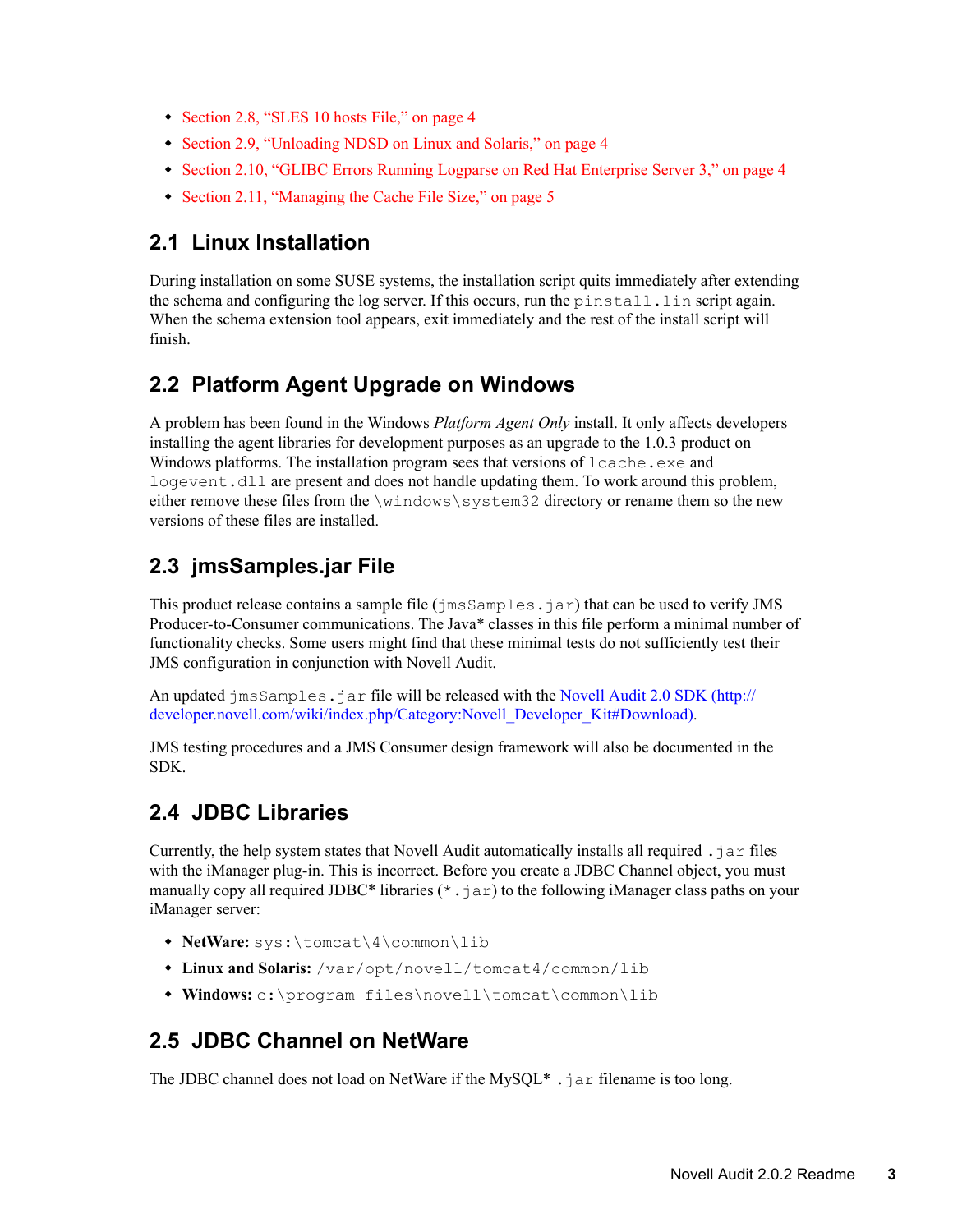The error reported to the NetWare logger screen is as follows:

LGDJava: [INFO] using classpath -Djava.class.path=;SYS:/SYSTEM/NAUDIT;SYS:/SYSTEM/NAUDIT.LogEvent.jar;..."

Each supported  $\cdot$  jar file is listed in the error message. If the MySQL  $\cdot$  jar file is not listed, rename the .jar file with a shorter filename and restart lengine.

### <span id="page-3-0"></span>**2.6 Unable to Unload lengine**

When lengine receives events from the logging system's Platform Agents, it sends the events to its log and notification channels. If it is unable to log those events to a given channel (for example, the database is unavailable or SMTP server is down), lengine queues the events in system memory until the channel becomes available.

When lengine has queued events, it does not unload from memory until the events are written to the configured channels. If an unavailable channel comes back online, lengine processes its queued events and can be cleanly shut down. If a channel is permanently unavailable, the server continues to function, but the command line is unavailable and it might not be possible to cleanly unload lengine. You might need to power down the server or break into the debugger and exit the OS to unload lengine. If you force the server to unload lengine by using one of these "non-clean" methods, data is lost.

### <span id="page-3-1"></span>**2.7 SecretStore**

Novell SecretStore<sup>®</sup> is integrated with eDirectory 8.8.x and is not a separate product as in previous versions of eDirectory.

SecretStore support is limited to the Windows and NetWare Platform Agents. It is not supported on Linux or UNIX\* Platform Agents.

### <span id="page-3-2"></span>**2.8 SLES 10 hosts File**

SLES 10 includes two localhost entries in the  $/etc$  hosts file: 127.0.0.1 and 127.0.0.2. To run Novell Audit 2.0 on SLES 10, comment or remove the 127.0.0.2 localhost entry.

### <span id="page-3-3"></span>**2.9 Unloading NDSD on Linux and Solaris**

If you unload NDSD and restart it on Linux or Solaris, the Monitor channel might not work properly. If you restart NDSD on several servers simultaneously, lengine might core dump. To avoid potential problems, unload and restart lengine anytime you unload NDSD.

#### <span id="page-3-4"></span>**2.10 GLIBC Errors Running Logparse on Red Hat Enterprise Server 3**

Logparse does not work on Red Hat Enterprise Server 3 because of a GLIBC incompatibility. For more information and possible solutions, see [Technical Information Document 3922323](http://www.novell.com/support/search.do?cmd=displayKC&docType=kc&externalId=3922323&sliceId=SAL_Public&dialogID=12954363&stateId=0%200%2012956903) (http:// www.novell.com/support/

search.do?cmd=displayKC&docType=kc&externalId=3922323&sliceId=SAL\_Public&dialogID=1 2954363&stateId=0%200%2012956903).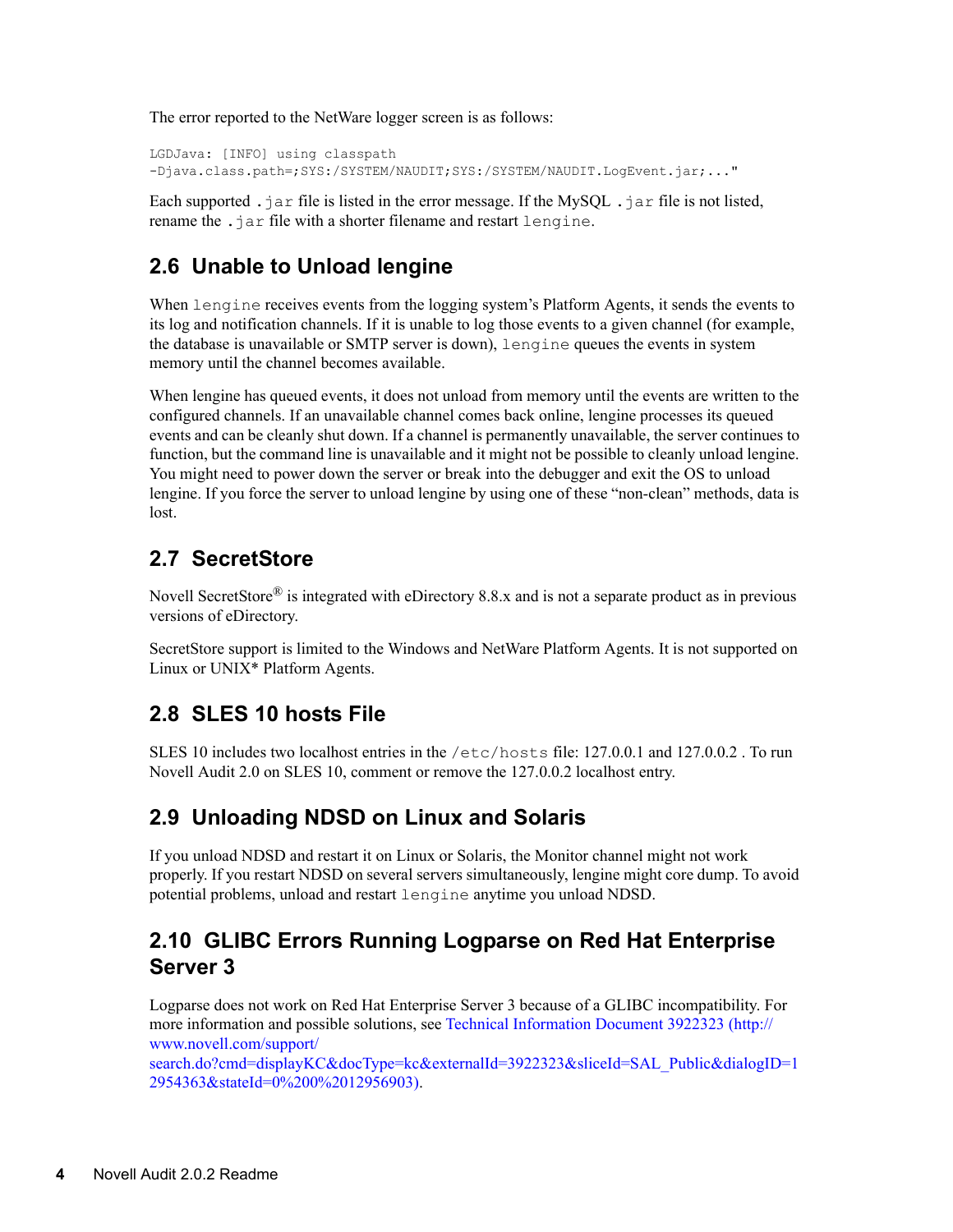### <span id="page-4-1"></span>**2.11 Managing the Cache File Size**

The maximum cache file size is 2 GB, but you can set a smaller cache file size with the LogMaxCacheSize setting in logevent.cfg. By default, when the cache file size reaches 2 GB Novell Audit deletes the current cache file and creates a new one to continue caching.

If desired, you can change this behavior by setting LogCacheLimitAction=stop logging in logevent.cfg, which stops Novell Audit from logging new events until all old events are uploaded to the SLS.

## <span id="page-4-0"></span>**3 Caveats**

The following issues are working as designed. The administrator should be aware of these issues when configuring Novell Audit 2.0.

- [Section 3.1, "Server Won't Load," on page 5](#page-4-2)
- [Section 3.2, "Notification Channels," on page 5](#page-4-3)
- [Section 3.3, "Potential Server Abend on NetWare," on page 5](#page-4-4)
- Section 3.4, "lengine Fails to Run Properly when Renaming the Current Auditlog File," on [page 5](#page-4-5)
- [Section 3.5, "Platform Agent Does Not Connect to LCache," on page 6](#page-5-4)

#### <span id="page-4-2"></span>**3.1 Server Won't Load**

If you are using an unlicensed server and you have configured any channels other than File, MySQL, or SMTP, the Secure Logging Server automatically unloads and logs an unlicensed warning in nproduct.log. If you do not have a licensed server and the Secure Logging Server (lengine) does not stay loaded, determine if you have any channels that require a license.

### <span id="page-4-3"></span>**3.2 Notification Channels**

Do not attempt to send notifications to the Monitor Channel. There is no way to retrieve specific events from the Monitor; therefore, the notification event cannot be reported.

### <span id="page-4-4"></span>**3.3 Potential Server Abend on NetWare**

When hosting the Novell Audit data store on a NetWare server, ensure that you have sufficient disk space on your file server to handle the amount of data that will be committed to your database. If you host the database on a NetWare volume and the volume runs out of disk space, you run the risk of abending your server.

#### <span id="page-4-5"></span>**3.4 lengine Fails to Run Properly when Renaming the Current Auditlog File**

Do not edit the auditlog file with vi while Novell Audit (lengine) writes to it. Instead, use tail, less, or more to view the contents of auditlog. Auditlog should be opened only in readonly mode.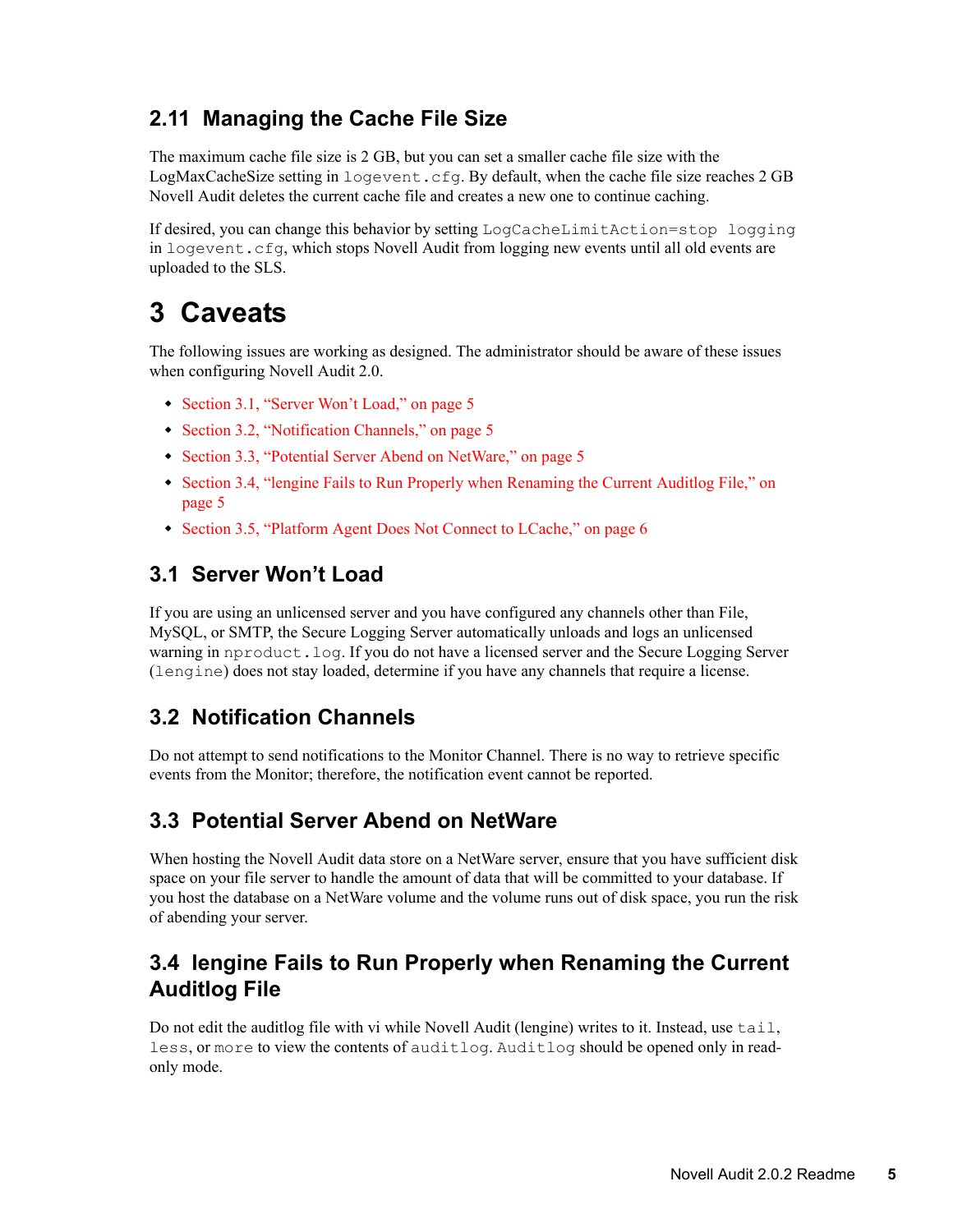### <span id="page-5-4"></span>**3.5 Platform Agent Does Not Connect to LCache**

The Platform Agent waits 30 seconds for the LCache process to start. If LCache doesn't start within 30 seconds, the Platform Agent writes the following message to the nproduct.log file and stops attempting to connect to LCache.

[Novell Audit Platform Agent]: Failed to connect to cache for application <Application Name>, DISABLING cache mode.

If you encounter this problem, you have two options:

 Start the LCache process manually before starting any Instrumentation Applications. You can start LCache manually with the following command:

/opt/novell/naudit/lcache &

 Reduce the cache file size. To do this, reduce the value for the LogMaxCacheSize parameter in the logevent.conf file.

## <span id="page-5-0"></span>**4 Support Resources and Updates**

- [Support](http://www.novell.com/support) (http://www.novell.com/support)
- [Documentation](http://www.novell.com/documentation/novellaudit20/index.html) (http://www.novell.com/documentation/novellaudit20/index.html)
- [Product Information](http://www.novell.com/products/audit) (http://www.novell.com/products/audit)
- [Updates](http://support.novell.com/filefinder) (http://support.novell.com/filefinder).

## <span id="page-5-1"></span>**5 Documentation**

The following sources provide information about Novell Audit 2.0.2:

- Installation: *[Novell Audit Installation Guide](http://www.novell.com/documentation/novellaudit20/install/data/bktitle.html)* (http://www.novell.com/documentation/ novellaudit20/install/data/bktitle.html)
- Online product documentation: *[Novell Audit Administration Guide](http://www.novell.com/documentation/novellaudit20/index.html)* (http://www.novell.com/ documentation/novellaudit20/index.html)

## <span id="page-5-2"></span>**6 Documentation Conventions**

In this documentation, a greater-than symbol  $(>)$  is used to separate actions within a step and items in a cross-reference path.

A trademark symbol  $(\mathbb{R}, \mathbb{M})$ , etc.) denotes a Novell trademark; an asterisk  $(*)$  denotes a third-party trademark

## <span id="page-5-3"></span>**7 Legal Notices**

Novell, Inc. makes no representations or warranties with respect to the contents or use of this documentation, and specifically disclaims any express or implied warranties of merchantability or fitness for any particular purpose. Further, Novell, Inc. reserves the right to revise this publication and to make changes to its content, at any time, without obligation to notify any person or entity of such revisions or changes.